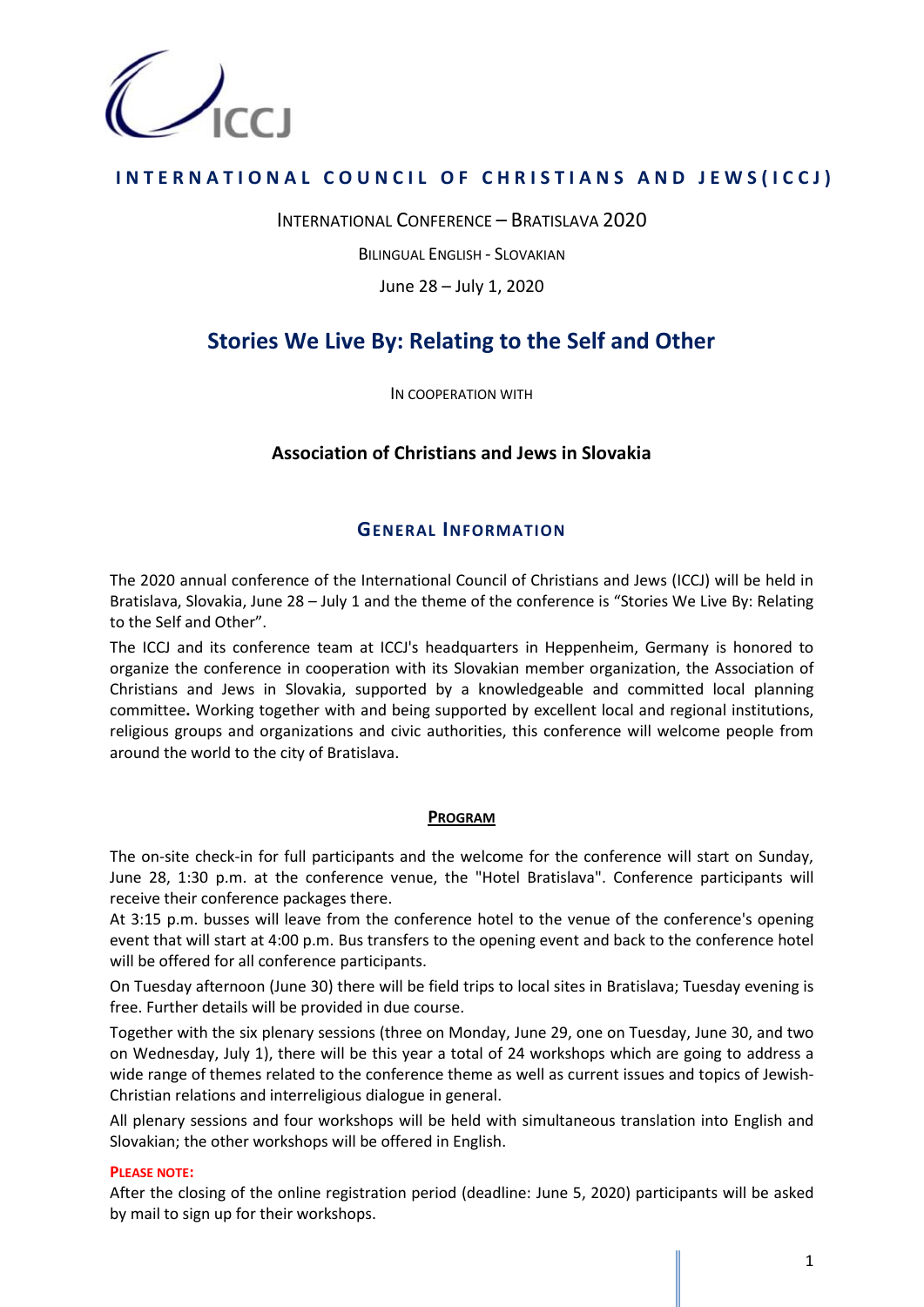Given the limited places available in the workshops (max. number of participants either 20 or 25 people), participants can only take part in a particular workshop who have signed up for that workshop in advance. Participants will find colored workshop cards in their conference folders indicating the chosen workshops.

Those who did not sign up for a particular workshop are requested to attend the workshop in the auditorium (on Monday workshop A1, on Tuesday workshop B1, and on Wednesday workshops C1 and D1).

A preliminary version of the program booklet that will be regularly updated, can be found on [www.iccj.org](http://www.iccj.org/) (tab "Conferences"); all participants will receive a final, annotated program booklet as PDF-file together with the invitation mail for signing up for the workshops.

### **REGISTRATION**

Please register for the 2020 ICCJ conference on our homepage [www.iccj.org](http://www.iccj.org/) (tab "Conferences"). Fill in the registration form and indicate your way of payment.

### **Deadline for conference online registration: June 5, 2020.**

### **PAYMENT METHODS**

The conference fee can be paid:

#### $\mathcal{O}$ **If you live in a country in the Euro zone:**

Preferably through credit card while registering online (VisaCard or MasterCard) or by bank transfer to:

Sparkasse Starkenburg Heppenheim, Federal Republic of Germany IBAN: DE 20509514690000121350

SWIFT/BIC: HELADEF 1 HEP

#### $\mathcal{O}$ **From non-Euro countries payment only through credit card while registering online (VisaCard or MasterCard)**

If you pay by credit card the payment transaction will be carried out over a **secure connection** after submitting the online registration form.

For detailed information about payment see the online registration form and please follow the advice and instructions given there.

### **PLEASE NOTE:**

Outside the Euro zone payment only by credit card.

### **CONFERENCE FEE**

### **Full Participants**

This year the conference fee is **€ 250** for **full participants**. A registration is valid and receipts can be sent only after the conference fee has been received and processed.

The conference fee for **full participants** includes payment for:

- $\mathcal{O}$ All conference plenary sessions and workshops, and the Monday evening program
- $\mathcal O$ Lunch on Monday, Tuesday, and Wednesday / Dinner on Sunday and Monday / coffee breaks on all conference days
- $\bigcirc$ All transfers & field trips during the conference program in Bratislava
- $\bigcup$ Opening event + reception on Sunday afternoon
- $\mathcal O$ Festive dinner on Wednesday evening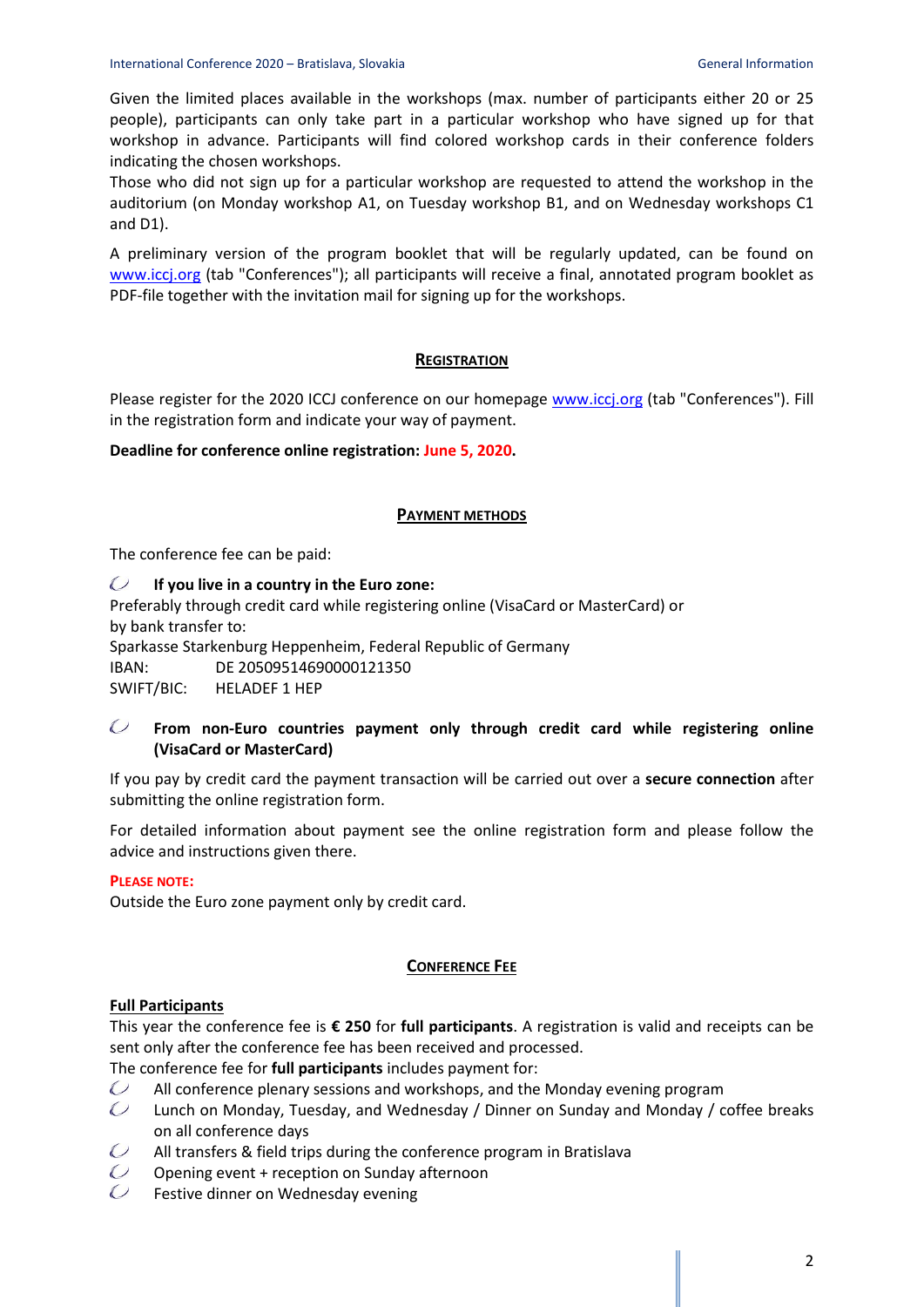#### **PLEASE NOTE:**

The opening ceremony on Sunday afternoon is open to public. Dinner on Sunday, the field trips to local sites on Tuesday afternoon, and the festive dinner on Wednesday are open to full participants only.

### **Day Guests**

Day guests must register online as well and may choose a maximum of two days.

#### **PLEASE NOTE:**

Those who would like to attend three days are obliged to register as "full participant".

During the conference the on-site check-in for registered day guests will take place Monday, Tuesday and Wednesday from 8.00 – 8.30 a.m. at the conference hotel, the "Hotel Bratislava", where day guests will receive their conference packages.

For day guests we offer the following:

- 1. **Day Guest on Monday**; conference fee: **€ 80** which covers:
- $\mathcal{O}$ Three plenary sessions, workshop session A, and the Monday evening program
- $\mathbb{C}$  Lunch, dinner, two coffee breaks

2. **Day Guest on Tuesday**; conference fee: **€ 40** which covers:

- $\bigcirc$ One plenary session and workshop session B
- $\mathcal{C}$  Lunch and coffee break

**PLEASE NOTE:** The field trips to local sites on Tuesday afternoon are not included.

3. **Day Guest on Wednesday**; conference fee: **€ 70** which covers:

- $\overline{C}$ Two plenary sessions and workshop sessions C and D
- $\mathcal{Q}$  Lunch and two coffee breaks

**PLEASE NOTE:** The festive dinner is not included.

#### **Students**

The conference fee for students is 50% of the full conference fee, relating both to the fee for full participants and to fees for day guests. A valid student identity card has to be presented at the onsite check-in.

Students have to register online as well; like all participants, students also will be asked to sign up for workshops in due time.

#### **CANCELLATION**

In case of cancellation of the participation in the conference, reimbursement of the conference fee will be as follows:

| Cancellation | until May 1            | full reimbursement |
|--------------|------------------------|--------------------|
|              | from May $2 -$ May 15  | 80 %               |
|              | from May $16 -$ June 5 | 50%                |
| Cancellation | on or after June 6     | no reimbursement   |

### **MEALS**

The "Hotel Bratislava" offers non-vegetarian and vegetarian buffets for lunch and dinner, and ICCJ will cooperate with an external caterer for kosher meals. Participants who desire that their meals be kosher can indicate this in the form of the online registration, unless they are comfortable with nonkosher vegetarian food.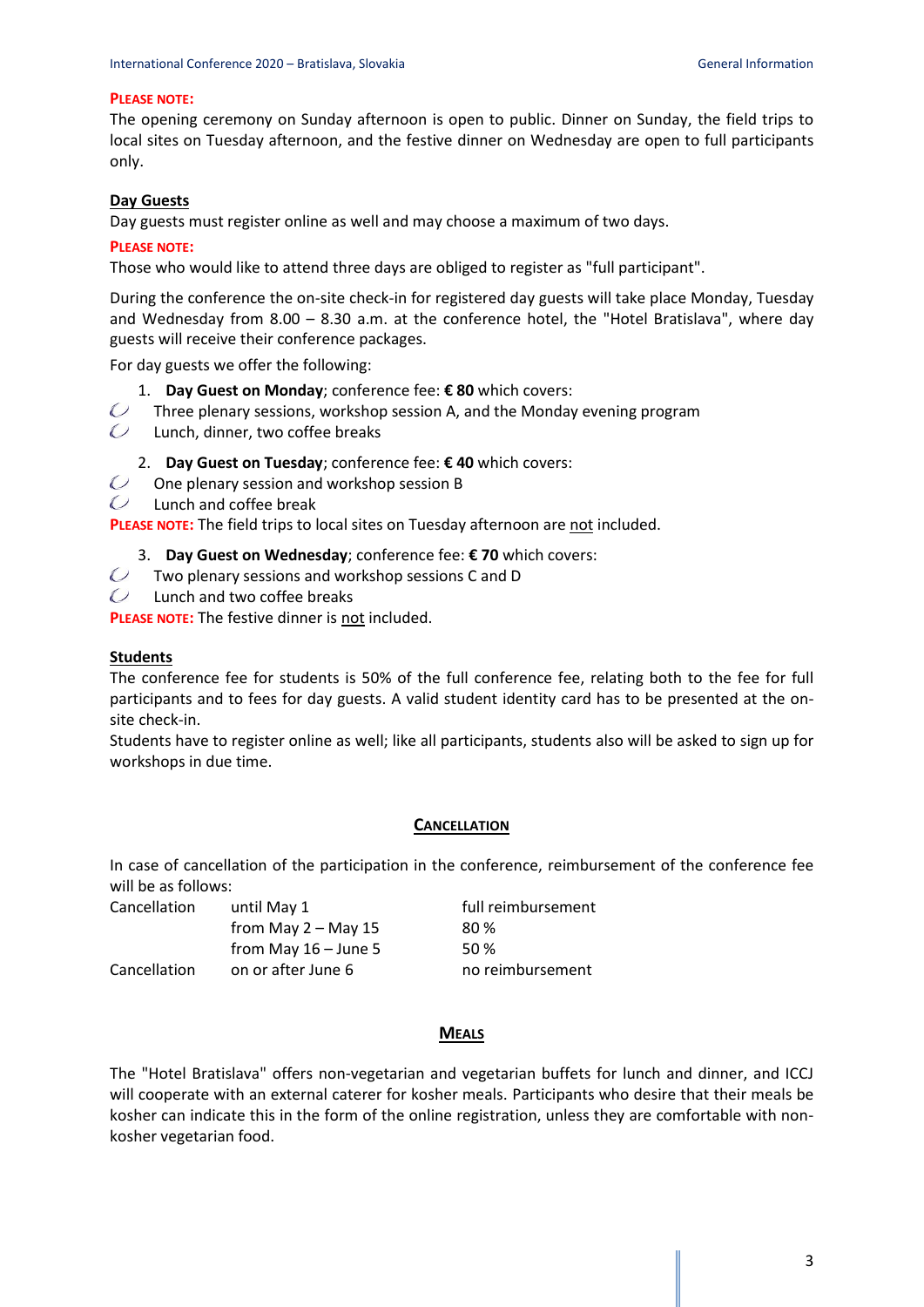### **HOTEL RESERVATION**

For conference participants ICCJ has reserved rooms at special rates in the conference venue "Hotel Bratislava", Seberíniho 9, 82103 Bratislava, Slovakia.

After your registration on ICCJ's website, you are requested to make your room booking on your own directly with the hotel.

### **PLEASE NOTE:**

After your online registration you will receive an automatically generated e-mail from ICCJ with the confirmation of conference registration, including an attached reservation form as PDF-file of the "Hotel Bratislava" and its e-mail address.

Please only use that form and the e-mail address for booking a room at the conference hotel to benefit from the special room rate guaranteed for ICCJ.

On a first come first serve base 100 rooms are blocked for ICCJ conference participants. Settle your bill when checking out at the hotel.

The block of rooms has been reserved for June 26 – July 3, 2020.

The hotel guarantees to keep the rooms available until May 26, 2020 or until the group block is soldout, whichever comes first.

| € 61,00 / room / night |
|------------------------|
| € 70,00 / room / night |
| € 70,00 / room / night |
| € 80,00 / room / night |
|                        |

The room rates include buffet breakfast, VAT and free WIFI; city tax is not included and it is  $\epsilon$  1,70 per person and night.

Don't forget to book your room as soon as possible because the rooms are blocked on a first come first serve base!

### **Please Note:**

**Rates:**

Information re reservation conditions (as payment and cancellation, for example) is declared at the reservation form of the hotel.

### **TRAVEL TO BRATISLAVA**

### **Airports:**

Close to Bratislava are two airports: Bratislava airport [\[https://www.bts.aero/en/\]](https://www.bts.aero/en/) and Vienna Schwechat Airport [\[https://www.viennaairport.com/en/passengers\]](https://www.viennaairport.com/en/passengers). The former is frequented by some European budget airlines, the latter is much more frequently approached especially by longdistance flights and it is actually closer to Bratislava than to Vienna.

Vienne Schwechat Airport has a direct bus connection to Bratislava. Coaches run all-day every 60 minutes (during rush hours more often), they take about 40 minutes to get to Bratislava [see: [https://www.viennaairport.com/en/passengers/arrival\\_\\_parking/bus\\_connections\]](https://www.viennaairport.com/en/passengers/arrival__parking/bus_connections) and the ticket prices vary between 6,00 and 10,00 Euro.

### **Arriving by bus**

You might take a coach when arriving from Vienna-airport (Schwechat), Vienna-city centre, Prague or Budapest. Most likely you will go to the last stop, which is the Bratislava central bus station, called Bratislava – Autobusová stanica Bottova Mlynské Nivy (sometimes the bus only displays Bratislava – A.S. Nivy). The area is under major development, but the bust station is pretty and fully operational. Some coaches from the Vienna Airport stop elsewhere, too, but it´s best to go to the last stop – Mlynské Nivy and take a taxi from there to the hotel (about 6,00  $\epsilon$  with HOPIN – see below "Taxi in Bratislava")